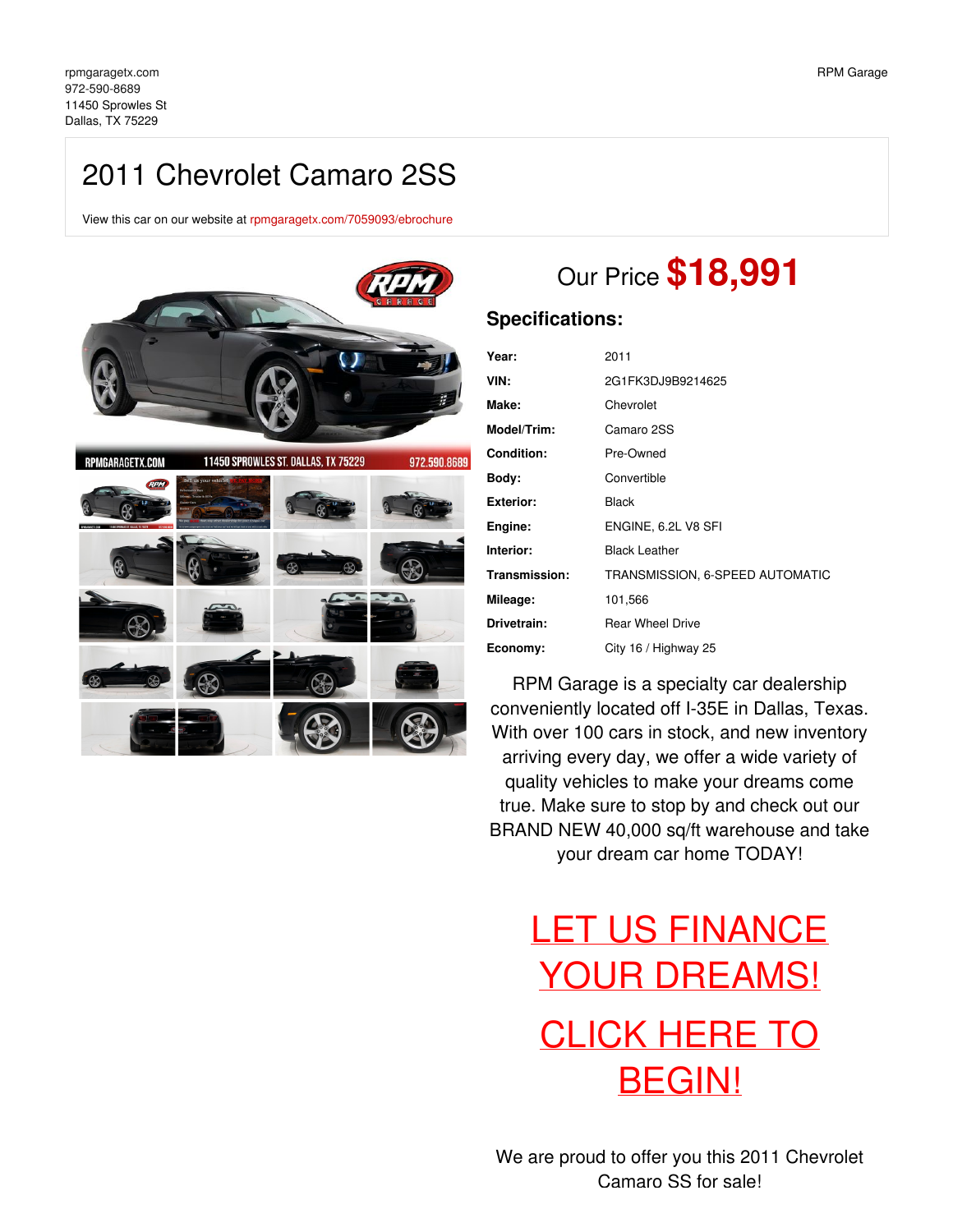This 2011 Chevrolet Camaro 2SS is an aggressive muscle car with decades of history behind it. Powered by a 6.2-liter V8 engine that produces 426 horsepower and 420 lb-ft of torque, this car sends its output to the rear wheels through a six speed automatic transmission. As a result, this car can be driven aggressively without compromising the smoothness of the acceleration. The exterior has been painted in a sleek black and the car is fitted with 20" Chevrolet alloy wheels, which complete the aggressive look of this highperformance convertible. The interior has been fitted with the 2SS package and several creature comforts, including leather bucket seats, a premium Boston Audio sound system, and console-mounted instrumentation.

Camaro SS for sale!

### LIST OF FEATURES & UPGRADES:

6.2-Liter V8 Engine 6-Speed Automatic Transmission Twin-Tip Performance Exhaust GM Performance Suspension Performance Brakes 20" Chevrolet Alloy Wheels Leather Steering Wheel Console-Mounted Instrumentation Leather Bucket Seats Boston Premium Audio System Soft-Top Convertible And Much More! This sleek example of American muscle

perfectly balances power output with cool styling, making it the perfect car to take home today!

 $MSRP + Options$  \$40,000+ RPM Price \$17,991

At RPM Garage we love taking care of our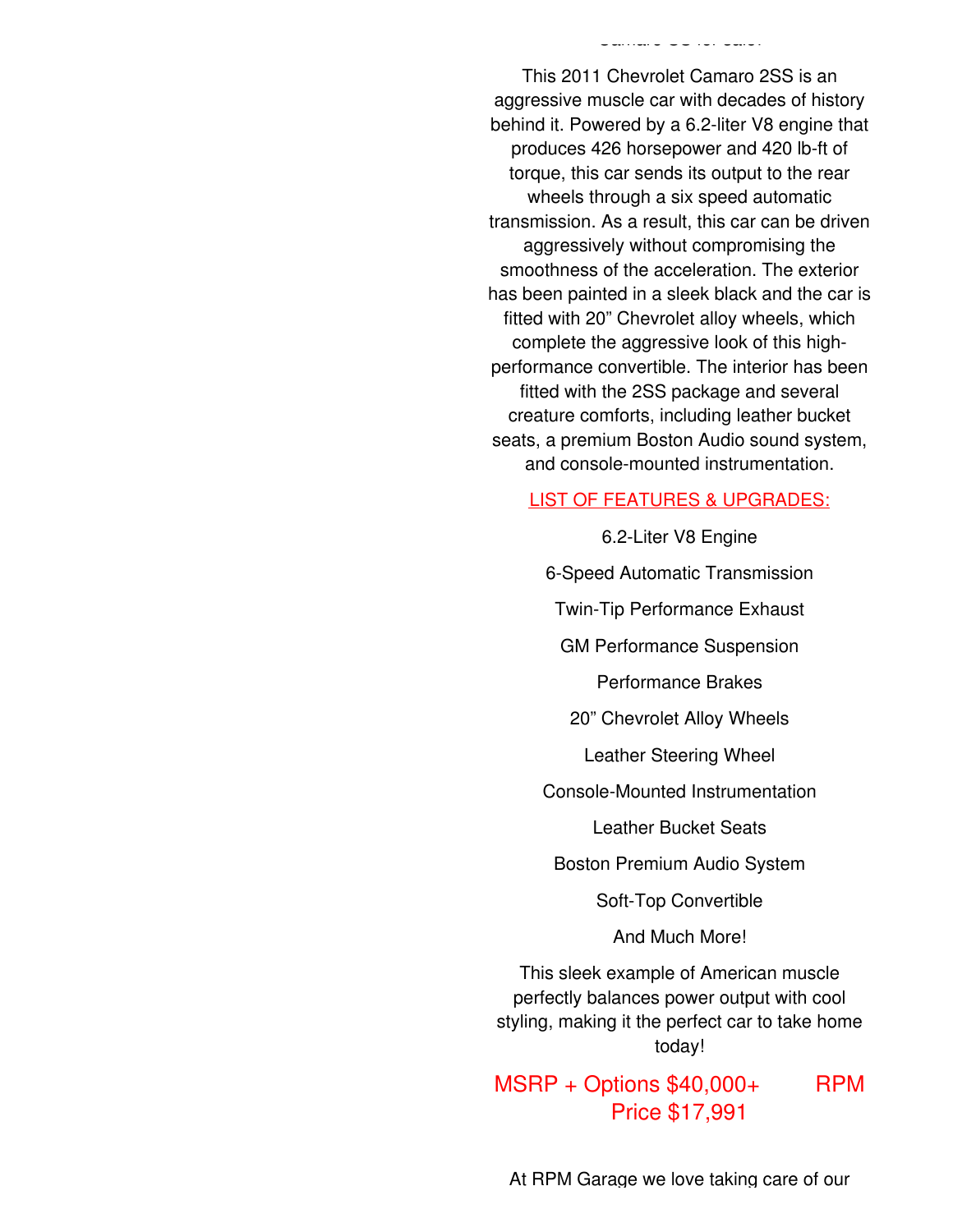At RPM Garage we love taking care of our customers and we are all about building a relationship with our clients to continue helping them in each and every one of their car needs for years to come. Become a part of our family and visit our showroom today!

We offer free airport pick-up, extended warranties, worldwide shipping, and much more! We welcome third party inspections! We love TRADE-INS!!

EXCELLENT FINANCING OPTIONS!

CONTACT OUR SALES TEAM AT: 972-590-8689 [sales@rpmgaragetx.com](mailto:sales@rpmgaragetx.com) [www.rpmgaragetx.com](http://www.rpmgaragetx.com)

## [CLICK](https://rpmgaragetx.com/sell-us-your-car) HERE TO SELL US YOUR CAR!

We would love to buy your car. Click the text above ^^^ to get an appraisal quote as soon a possible on your car, we would love to check it out. Whether you buy a car from us or not, we will still pay more for it than nearly any other dealership!

## HOURS OF OPERATION:

Monday - Friday: 10AM - 6PM Saturday: 10AM - 5PM Sunday: Closed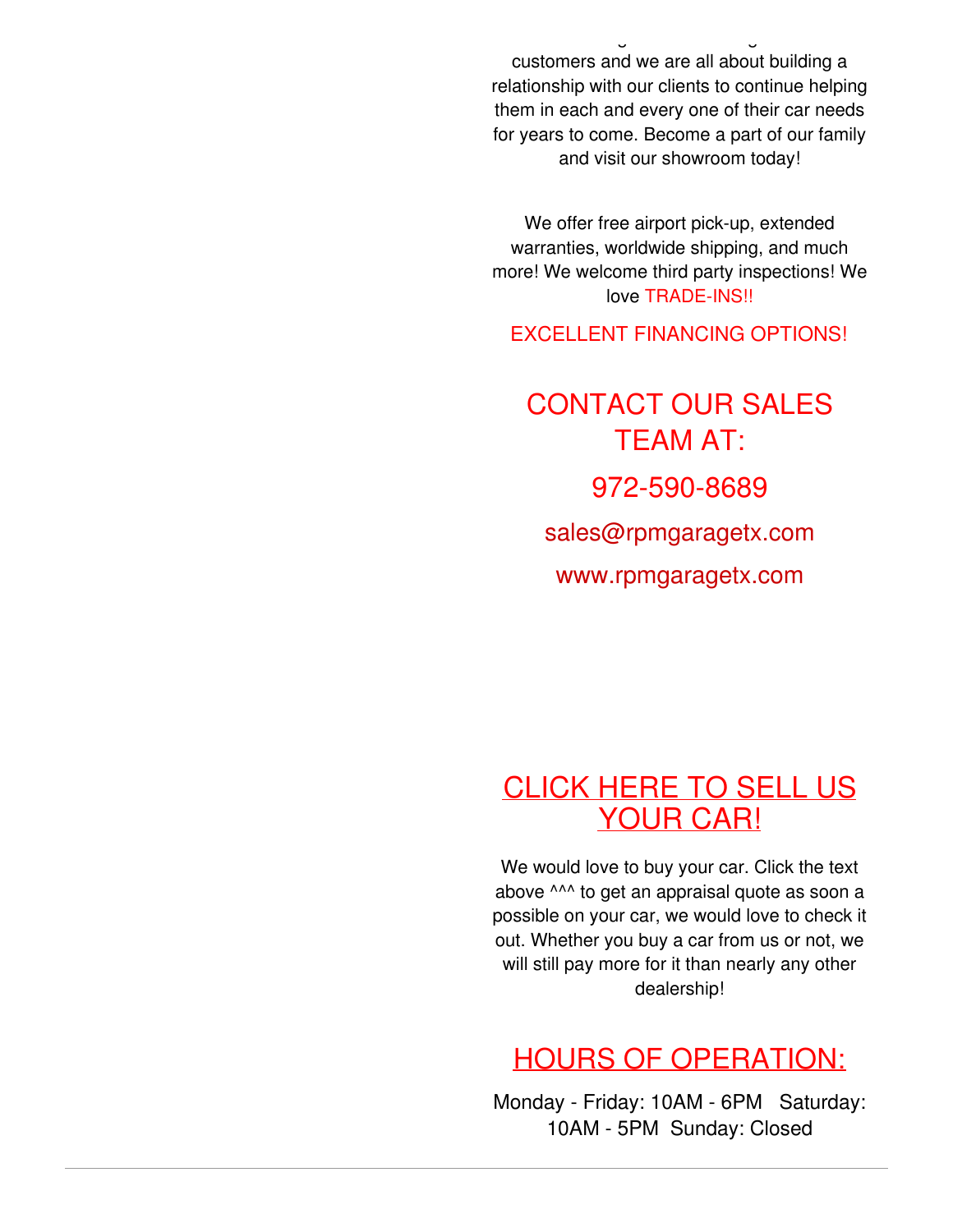

2011 Chevrolet Camaro 2SS

RPM Garage - 972-590-8689 - View this car on our website a[trpmgaragetx.com/7059093/ebrochure](https://rpmgaragetx.com/vehicle/7059093/2011-chevrolet-camaro-2ss-dallas-tx-75229/7059093/ebrochure)

### **Installed Options**

#### **Interior**

- Air conditioning, single-zone manual- Air filtration system with pollen filter
- Compass, located in Driver Information Center- Console, floor, with armrest
- Cruise control, electronic with set and resume speed, steering wheel mounted
- Cup holders, 2 front- Dead pedal, driver- Defogger, rear-window, electric
- Door locks, power programmable with lockout protection- Floor mats, carpeted front
- Gauges, auxiliary, multi-function includes 4 gauges: oil pressure, battery voltage, oil temperature and transmission fluid temperature, mounted on center console forward of shifter
- Glovebox, lockable
- Head-Up Display with digital readouts for vehicle speed, selected gear, audio system information, high-beam indicator, compass, outside air temperature, turn signals, tachometer, vehicle messages, Turn-by-Turn information and phone information
- Instrumentation, analog with Driver Information Center display and SS detail, includes speedometer, tachometer, fuel gauge and engine temperature gauge
- Lighting, front reading lamps- Map pockets, front doors
- Mirror, inside rearview autodimming
- Power outlets, 2 auxiliary 1 located in center console storage area and 1 located at front of center console
- Remote Keyless Entry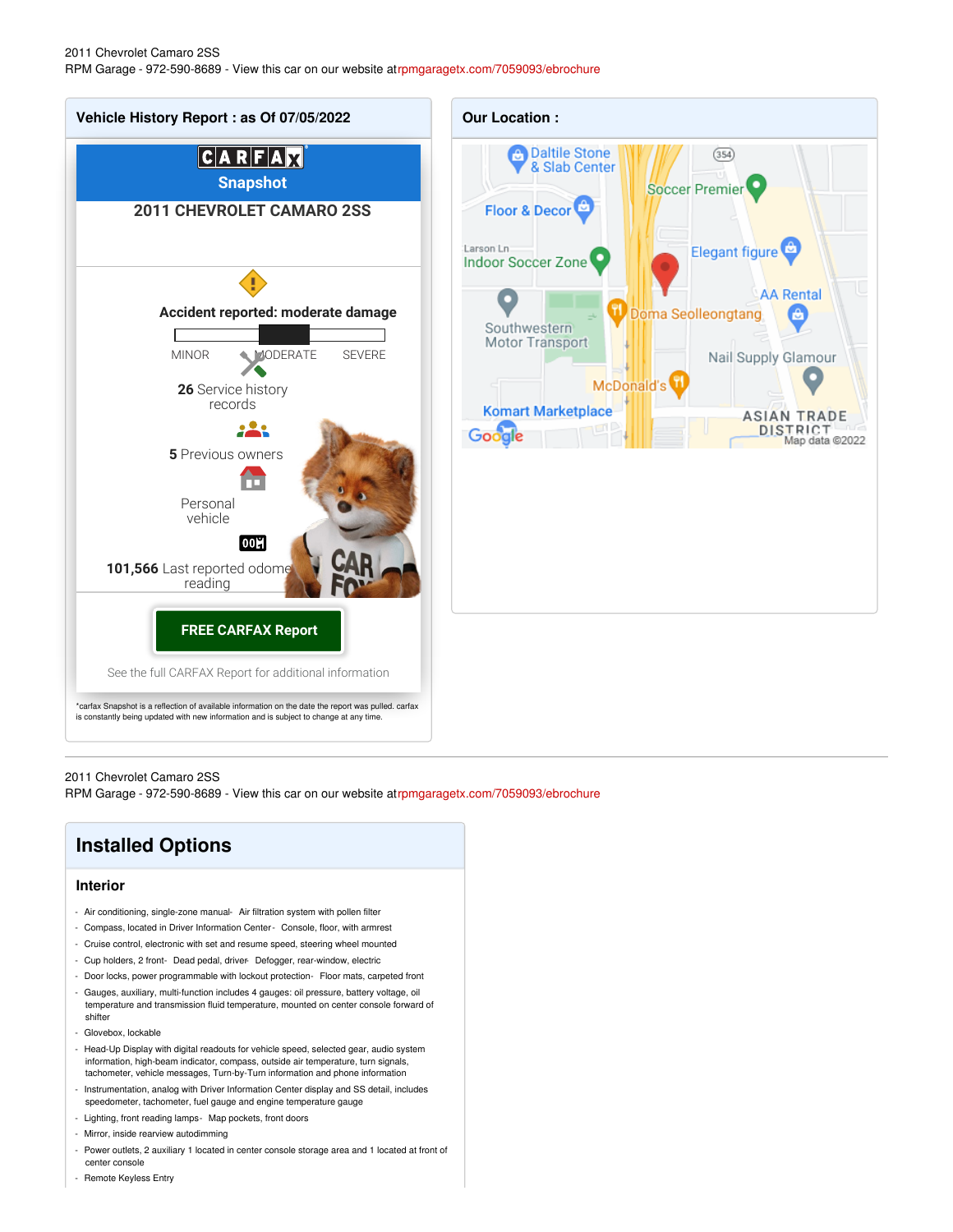- Seat adjuster, driver, 6-way power (fore/aft, up/down, tilt) with power recliner
- Seat adjuster, front passenger 2-way manual (fore/aft) with power recliner
- Seat trim, leather-appointed front seats
- Seats, front Sport bucket includes adjustable head restraints and fixed rear seat (Includes passenger-side seatback map pocket.)
- Seats, heated driver and front passenger Shift knob, leather-wrapped
- Sill plate, Chevrolet- Steering column, manual rake and telescopic
- Steering wheel, 3-spoke leather-wrapped- Theft-deterrent system, PASS-Key III
- Trunk release, remote, located on driver-side
- Universal Home Remote includes garage door opener, 3-channel programmable
- Visors, driver and front passenger vanity mirrors
- Windows, power with driver and passenger Express-Down/Up

#### **Exterior**

- Convertible top, power folding includes glass rear window with integral defogger
- Door handles, body-color
- Fascias, front and rear body-color, SS-specific with unique front grille and rear diffuser, lower extension and front air scoop
- Fog lamps (When (WRS) RS Package is ordered, fog lamps act as Daytime Running Lamps.)
- Headlamps, halogen composite with automatic exterior lamp control
- Hood blanket with debossed Chevrolet bowtie
- Mirrors, outside heated power-adjustable and driver-side auto-dimming, body-color
- Moldings, body-color lower rocker
- Spare tire and wheel, not desired tire sealant and inflator kit in place of spare tire
- Spoiler, rear- Tire sealant and inflator kit in place of spare tire
- Tires, P245/45R20 front and P275/40R20 rear, blackwall, summer- Tonneau cover
- Wheels, 20" x 8" (50.8 cm x 20.3 cm) front and 20" x 9" (50.8 cm x 22.9 cm) rear flangeless, painted aluminum with sterling silver finish (Midnight Silver finish when (WRS) RS Package is ordered. Included with (AJA) Synergy Series Special Edition or (AJB) Synergy Series Special Edition 2.)
- Wipers, front intermittent

#### **Safety**

- Air conditioning, single-zone manual- Air filtration system with pollen filter
- Compass, located in Driver Information Center- Console, floor, with armrest
- Cruise control, electronic with set and resume speed, steering wheel mounted
- Cup holders, 2 front- Dead pedal, driver- Defogger, rear-window, electric
- Door locks, power programmable with lockout protection- Floor mats, carpeted front
- Gauges, auxiliary, multi-function includes 4 gauges: oil pressure, battery voltage, oil temperature and transmission fluid temperature, mounted on center console forward of shifter
- Glovebox, lockable
- Head-Up Display with digital readouts for vehicle speed, selected gear, audio system information, high-beam indicator, compass, outside air temperature, turn signals, tachometer, vehicle messages, Turn-by-Turn information and phone information
- Instrumentation, analog with Driver Information Center display and SS detail, includes speedometer, tachometer, fuel gauge and engine temperature gauge
- Lighting, front reading lamps- Map pockets, front doors
- Mirror, inside rearview autodimming
- Power outlets, 2 auxiliary 1 located in center console storage area and 1 located at front of center console
- Remote Keyless Entry
- Seat adjuster, driver, 6-way power (fore/aft, up/down, tilt) with power recliner
- Seat adjuster, front passenger 2-way manual (fore/aft) with power recliner
- Seat trim, leather-appointed front seats
- Seats, front Sport bucket includes adjustable head restraints and fixed rear seat (Includes passenger-side seatback map pocket.)
- Seats, heated driver and front passenger Shift knob, leather-wrapped
- Sill plate, Chevrolet- Steering column, manual rake and telescopic
- Steering wheel, 3-spoke leather-wrapped- Theft-deterrent system, PASS-Key III
- Trunk release, remote, located on driver-side
- Universal Home Remote includes garage door opener, 3-channel programmable
- Visors, driver and front passenger vanity mirrors
- Windows, power with driver and passenger Express-Down/Up

### **Mechanical**

- Alternator, 150 amps- Axle, 3.45 ratio
- Battery, maintenance-free with rundown protection and retained accessory power
- Brakes, 4-wheel antilock, 4-wheel disc (Brembo performance 4 piston front and 4 piston rear brakes.)
- Differential, limited slip
- Engine, 6.2L V8 SFI (426 hp [317.6 kW] @ 5900 rpm, 420 lb-ft of torque [567.0 N-m] @